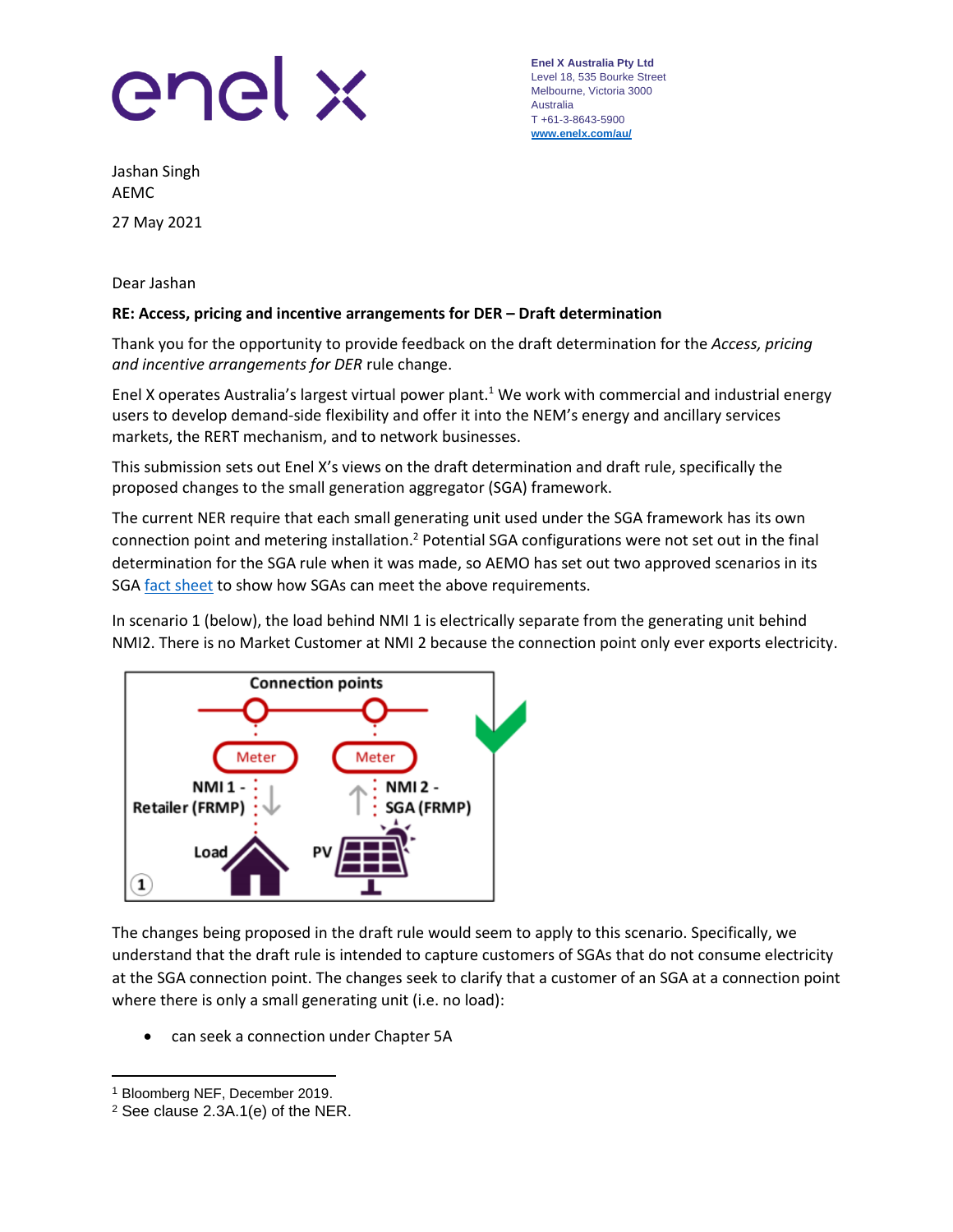- is captured by the term "customer" and other relevant definitions, even though no electricity is being consumed at the connection point
- can receive export services
- can be charged for export services as applied by the relevant DNSP.

While scenario 1 is technically feasible, it is not a commonly seen configuration for small generating units. This is because the costs of establishing a separate connection point to the grid are prohibitive, and the benefits of a customer-owned generating unit are maximised when it is co-located with the customer load, not electrically separated from it.

So, Enel X operates under the only other permissible configuration under the SGA framework: the embedded network configuration in scenario 5 below.



To give effect to this, Enel X establishes an embedded network and is assigned as the SGA at any child connection points behind which the small generating units are connected. The customer who owns the generating units retains its relationship with the retailer at the parent connection point, and there are no other customers within the embedded network.

We do not support the draft rule applying to this scenario. Doing so may result in the customer being double charged for export services: at the child connection point (via the SGA) and the parent connection point (via the retailer). Further, in many cases these sites do not have export capability at the parent connection point. The generators will run to displace site load, so from the broader network's perspective there is a decrease in demand, not an increase in generation. In such circumstances it would not make sense to apply export charges to the SGA at the child connection point.

Enel X is concerned that the draft rule would require SGAs in embedded network configurations to:

- pay connection charges to the DNSP, in addition to any connection charges paid by the customer via the retailer at the parent connection point,<sup>3</sup> and
- pay export charges at the child connection point.<sup>4</sup>

<sup>3</sup> Rule 5A.E.4 of the draft rule.

<sup>4</sup> For example, clauses 6.18.5(i), 6.20.1(b), 6B.4A.1 and 6B.A2.2(d) of the draft rule.